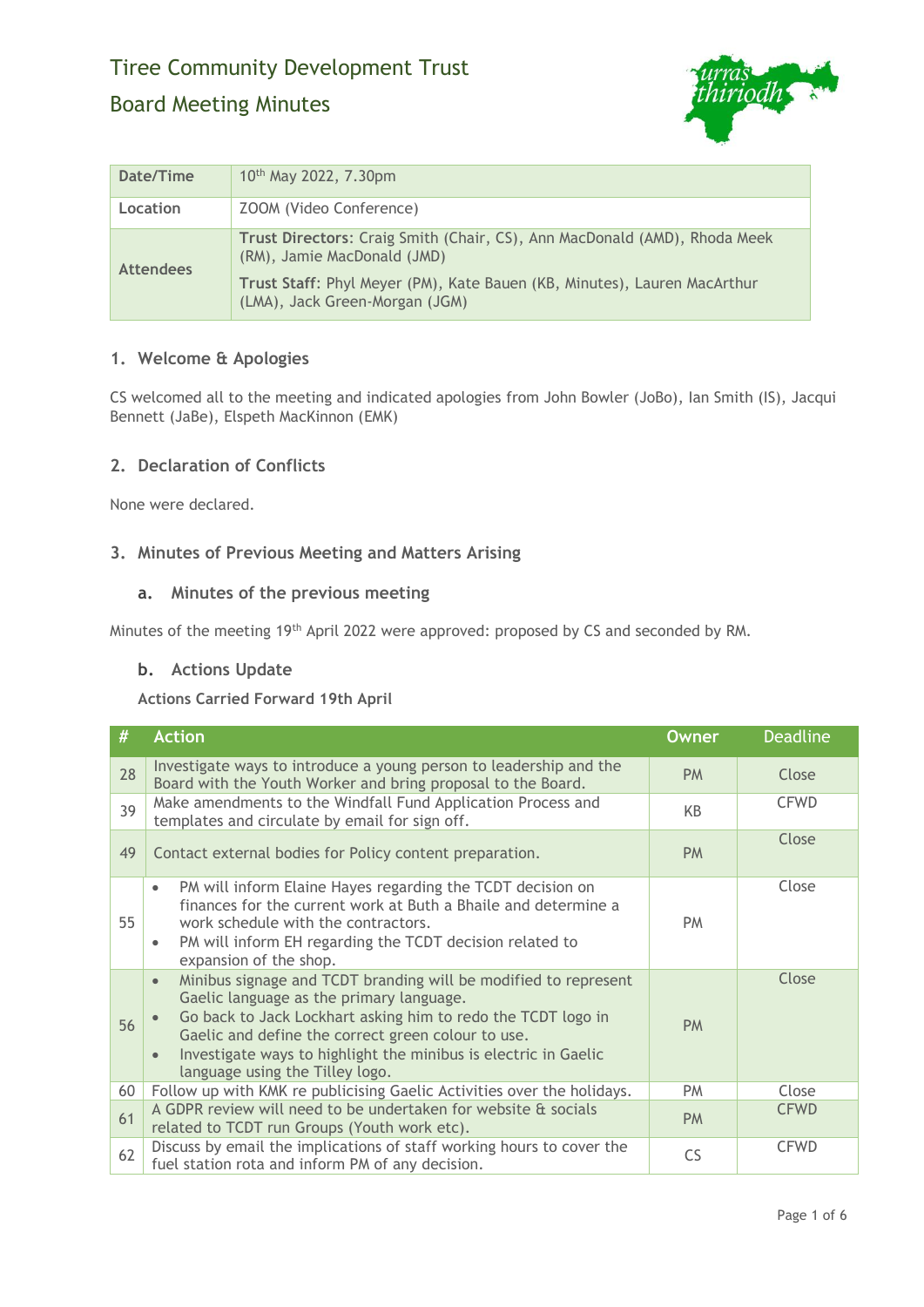

#### **Actions assigned 19th April 2022**

| #  | <b>Action</b>                                                                                                                                                                                                                                                                                                                 | Owner                         | <b>Deadline</b> |
|----|-------------------------------------------------------------------------------------------------------------------------------------------------------------------------------------------------------------------------------------------------------------------------------------------------------------------------------|-------------------------------|-----------------|
| 67 | Board Members will complete the finalised skills audit template (PM)<br>will circulate) and send back to PM by email.                                                                                                                                                                                                         | <b>BOARD</b>                  | Close           |
| 68 | <b>Fuel Poverty</b><br>PM will check with SMK about balances on the SETT Fund and the<br>Cruas Fund.<br>BS will go back to JH and indicate positive initial discussions with<br>the Board and a review of the Windfall Funds.<br>A proposal paper will be prepared for the next Board Meeting for<br>$\bullet$<br>discussion. | <b>PM</b><br>BS.<br><b>PM</b> | Close           |
| 69 | EL will send draft Trust newsletter around by email for approval.                                                                                                                                                                                                                                                             | EL                            | Close           |
| 70 | PM will meet with members of Heylipol church on $20th$ April @ 7.30pm<br>to information gather. CS and AMD will attend and provide feedback.                                                                                                                                                                                  | <b>PM</b>                     | Close           |

Action 28: This will be picked up on at the Community Consultation on Saturday 14th May. Close action

Action 39: Carry forward.

Action 49: PM has been in touch with TSI and DTAS and has template documentation to base the work on. Close action.

Action 55: No progress to date on work being done. Materials have been ordered. Close action.

Action 56: Minibus currently awaiting DVLA Testing, signage already in place. Close action.

Action 60: KMK has resigned and will finish  $w/c$  16<sup>th</sup> May. PM will follow up with her as part of her leaving discussion. Close action.

Action 61: Carry Forward Personal data is collected and used by the Youth Worker for contact purposes mainly on Facebook and by phone. Discussion is still ongoing with WMK, carry forward.

Action 62: Directors will discuss further and feedback. Carry Forward.

Action 67: Template has been circulated and directors are asked to complete and return to PM as soon as possible. Close action.

Action 68: PM circulated proposal today to the Board. See [section 7.](#page-2-0) Close action.

Action 69: Newsletter send out to TCDT Membership

Action 70: PM has circulated a summary of the meeting to the Board. See [section](#page-4-0) 11.

#### **4. Community Consultation**

JGM gave an update on the progression of the planning for the community consultation

- Prep is complete and logistics are finalised.
- Facilitators have been given their briefings, scribes will capture key points and concerns.
- Organisation of youth events finalised, and bookings are filling up.
- Graphic facilitator booked and will arrive on Saturday morning.
- Communications are underway with high visibility & engagement and positive responses
- Consultant from the Innovative Island Housing Project will attend on the day to listen to the housing discussions for future reference.
- Sustainable Tourism Consultant will work on her own brief and questions.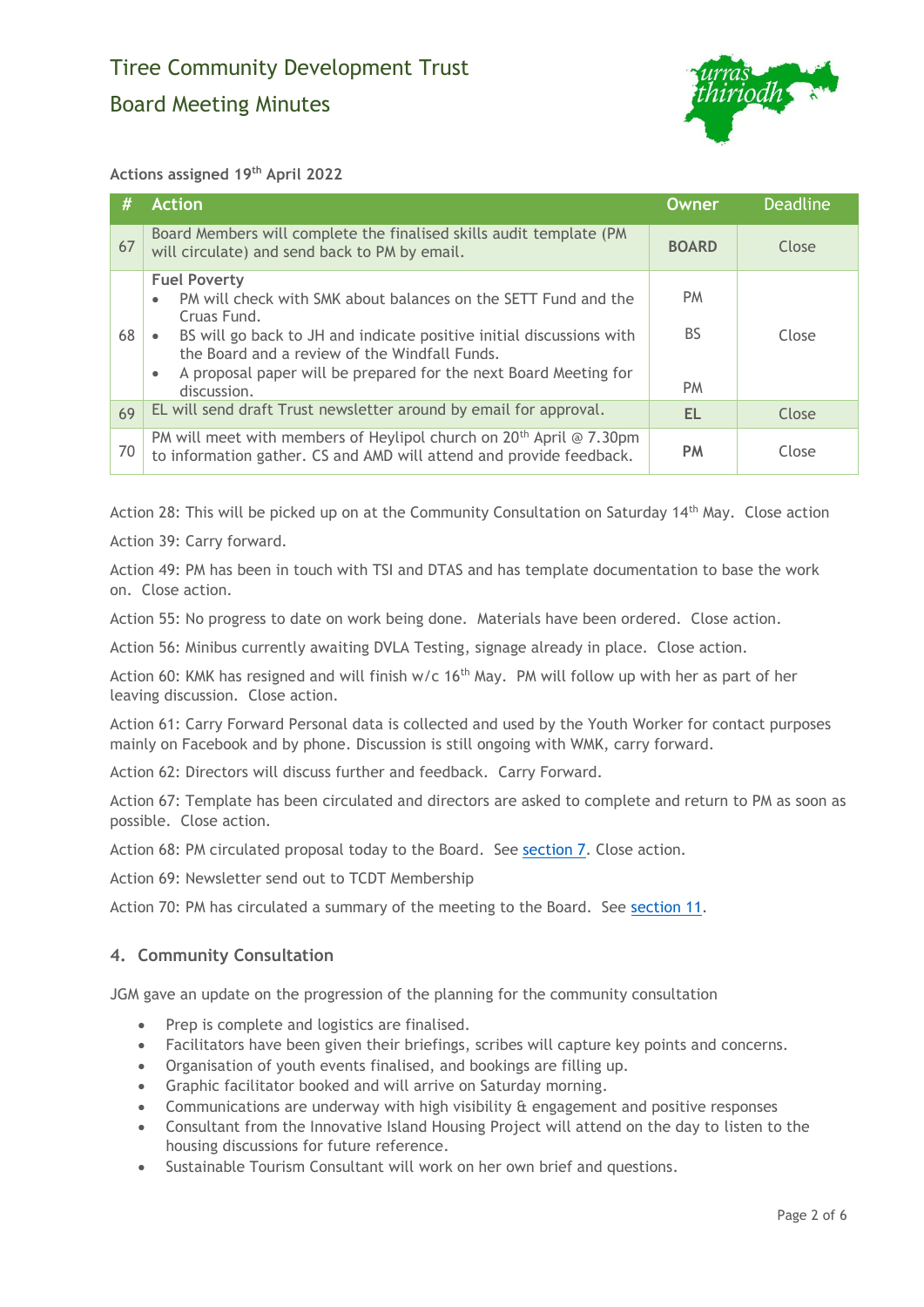# Tiree Community Development Trust

# Board Meeting Minutes



• Retrospective input will be facilitated by going back to the community with the output from the session and asking for further feedback including sending comments to a dedicated email address.

# **5. Hynish Working Group**

No progress since last Board Meeting.

# <span id="page-2-0"></span>**6. Windfall Fund**

No applications this month.

#### **7. Reports**

#### **a. Staff Report**

- The Posters from TREL which will be used on Saturday are requested to be put up in the visitor's office after the event.
- A call out for a translator has been unsuccessful. With KMK leaving, the urgency of this has increased. PM will investigate external services and RM will supply the names of some contacts.

#### **b. Core Report**

#### **Funding in General**

PM indicated that staff have been asked to research and consider external funding sources to support their roles at the Trust to move toward a more balanced funding model (external versus Trust generated).

#### **Bòrd na Gàidhlig Funding:**

The full amount of £5k has now been awarded.

#### **HIE Visit 1**

Three representatives from HIE will visit the island on 17<sup>th</sup> May.

AMD, RM will join PM during the visit and JM may also be able to attend (pending travel return to island).

#### **TCEL – Fuel Station**

- Issues with the final concrete pour are being dealt with and have been escalated to a senior level at Adler and Allen by Stewart Carr.
- Planning is critical at this stage: Jock Breckney will be on site on 30<sup>th</sup> May to commission the pumps however the concrete pour needs to be done 14 days before a tanker can drive on it to fill up the tanks, and, in parallel we need a petroleum license to fill the tanks. The license should be issued w/c 23rd May if the electrical work are completed
- Video tour of the site for the Petroleum Office will be done by David Gunn or PM or JGM.
- Every effort is being made to install the meter on  $13<sup>th</sup>$  May 12, 2022.
- On track to have the station completed and handed over at end of May 2022.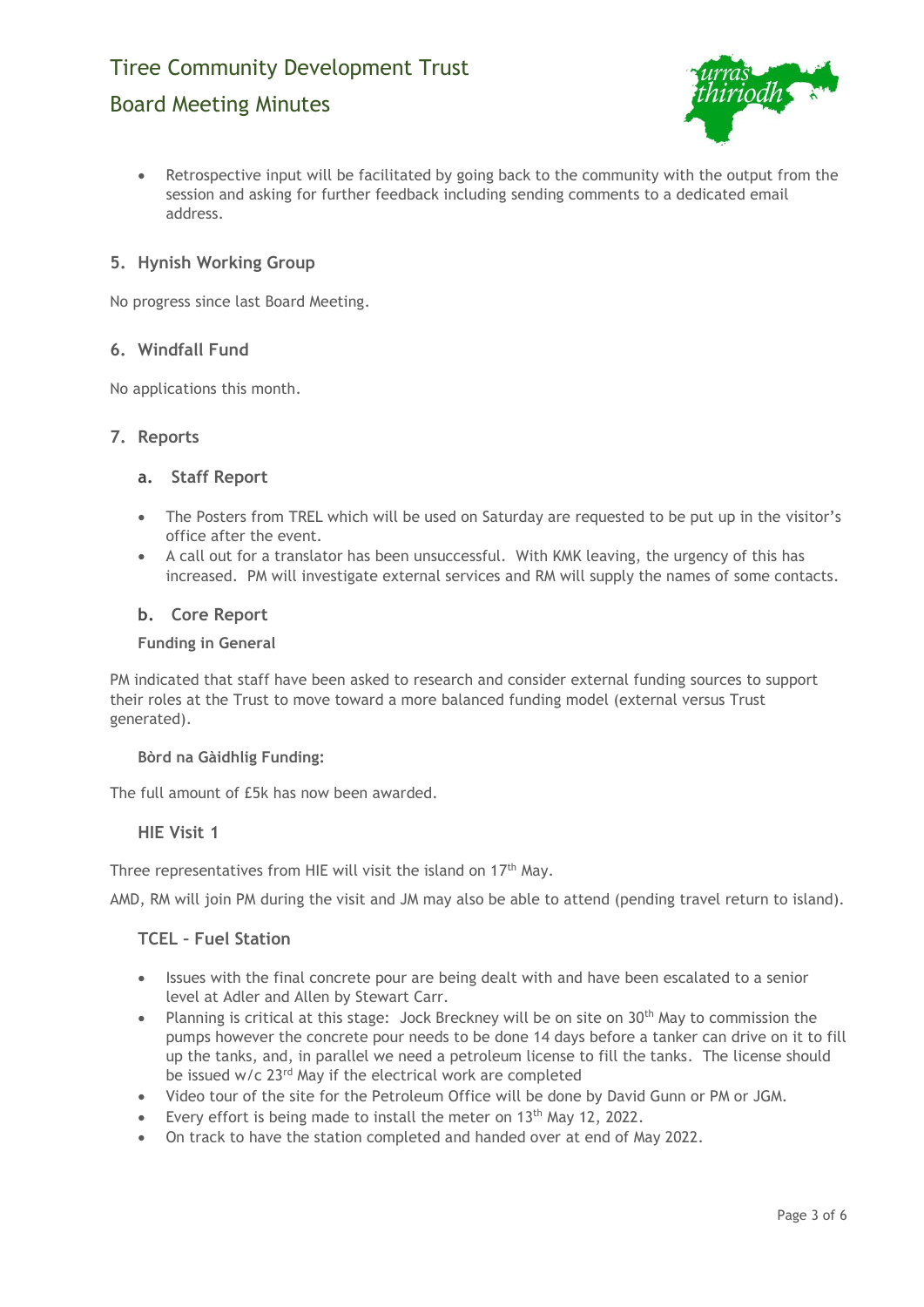# Tiree Community Development Trust Board Meeting Minutes



Several topics were raised and discussed:

#### **Limits for fuel transactions:**

**For boat users**: No inappropriate filling of containers (large volume of fuel and/or illegal containers). Encourage boat users to contact the petroleum office and apply for a fuel storage license and they can be supplied in bulk.

**Jerrycans**: The fuel dispenser will only work if a numberplate is recognized – to fill a jerrycan someone must come in a vehicle. It is legally allowed to fill 2x5l jerrycans. Larger containers have to be of a specific (approved) type.

**Large volume of fuel**: If a numberplate is present and an unusually large volume of fuel is dispensed, an alert will be raised to TCDT staff.

**Running out of Fuel**: Monitoring of the tank levels by TCDT staff will be done and we can order when the tanks get to about 40% capacity.

**Self-Serve -v- Supported Service**: Concern was raised that some vulnerable members of the community have always been used to a supported service rather than self-service as they are physical incapable of using the pumps. There will also be a section of the fuel using community who have never self-dispensed fuel before and will need help to do this. Shop staff are not allowed (under their insurance terms0 to do this. It was agreed by the Board that Trust Staff will provide a supported service either at certain times or on certain days. A webpage has been created and this topic will be included as well as communications sent out nearer the fuel station opening day. Details will be discussed with relevant TCDT Staff.

**Trust Staff Training**: The Board expressed concern that Trust Staff will need to be aware of all of the regulations on what can and cannot be done at the station (for example what type of jerry cans, how much fuel limits are, etc.). PM informed the Board that Adler and Allen will provide training for staff on operation and regulations before opening as well as staff having a handbook and written procedures in place.

**Employer Liability**: PM informed the Board that the TCEL Policy may cover the additional employer liability needed and, if not, extra cover will need to be put in place.

#### **Gaelic Development**

A Gaelic Development Plan was drafted some time ago and the questions were raised on:

- Where we are with the plan in terms of the Development Officer position?
- How will we integrate it with the Community Development Plan?
- How aligned we are with Bòrd na Gàidhlig aims and objectives?

JMD informed the Board that the plan had gone through a redraft and was in the process of going through translation.

The Board agreed that the plan would be finalized and become integral to the job description, and inform a working plan, for the new incumbent.

Work still needs to be done on how to integrate the Gaelic Development Plan into the Community Consultation output, but this will be considered on Saturday at the Community Consultation Event.

The Board discussed the potential need to break down the post into two:

- Arranging events, setting up groups etc.
- Strategic Development

KMK will be asked how she could see improvement in the post and in Gaelic Development as part of her exit interview.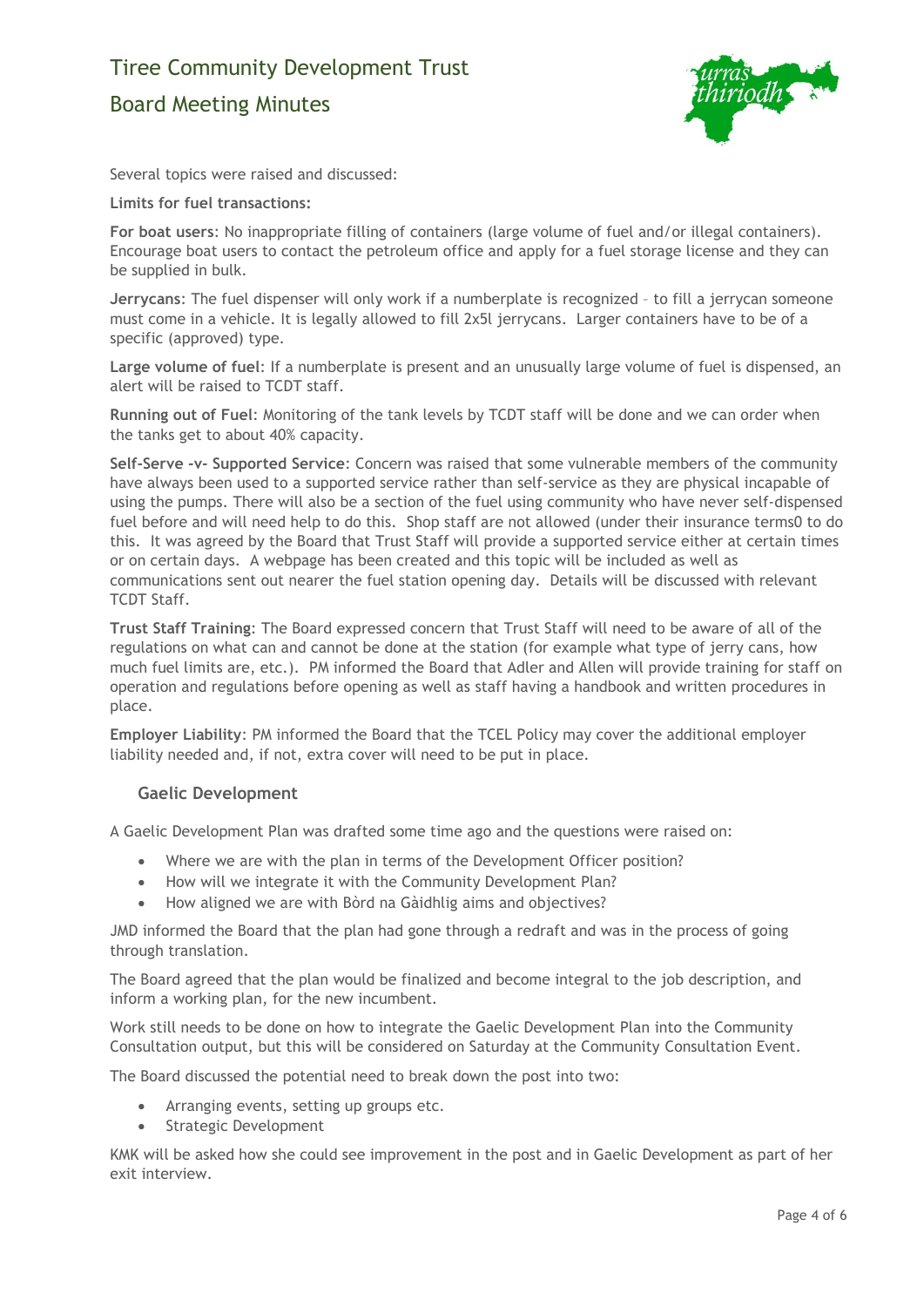# Tiree Community Development Trust

# Board Meeting Minutes



It may be that the events aspect of the post could be integrated into the communications role once the Sustainable Tourism Plan is in place however the plan does need to be executed.

PM asked those with availability to have a focused discussion on the topic and provide feedback to the Board. PM will set this up. **PM TO ACTION** 

# **Housing Projects Learning Exchange: Mull & Appin**

PM, EL and JGM recently took part in a housing learning exchange with Mull and Appin funded by the Scottish Communities Association.

- The exchange was an interesting and valuable one.
- Mull and Appin are both at different stages in housing development versus TCDT.
- One concept raised was the idea of a short-term win by putting in place a model for financing the purchase of housing that comes on to the commercial market locally and make them available for rent. This would support keeping populations in existing townships versus land buy out and house build. The two projects could run in parallel.

# **c. Finance Reports**

These were circulated for the meeting. No questions were raised. There will be a full budget update at next month's Board Meeting.

# <span id="page-4-0"></span>**8. AOCB**

# **a. Heylipol Church: Meeting 20th April.**

PM gave a summary of the meeting held at Heylipol Church with the congregation regarding the future of the Church building:.

- The Church of Scotland has decided to sell Heylipol Church and the land that surrounds it and will dispose of the asset either to the community or by private sale by 2025.
- The congregation would like to retain Heylipol Church as a community space and still possibly have access to it as a church. They are keen to look at options for community ownership but still need to undertake a significant amount of work to determine a strategy for how this would happen.
- PM indicated that the Trust could help signpost them and put them in touch with some key contacts.
- The topic is expected to arise on Saturday at the Community Consultation the consultant from the Innovative Island Housing Project who will be in attendance may be of some support.

# **b. Next AGM**

The question was raised about date for the next AGM.

It is anticipated that this will be in September however may be influenced by audit and accounts sign off.

Both AMD and CS will step down at the next AGM and recruitment for Board positions and succession planning should ideally be taking place now given their specialist skill sets.

# **9. Fuel Poverty**

• PM and SMK have gone over the Windfall Funds and looked at the current ringfenced and nonringfenced funds.